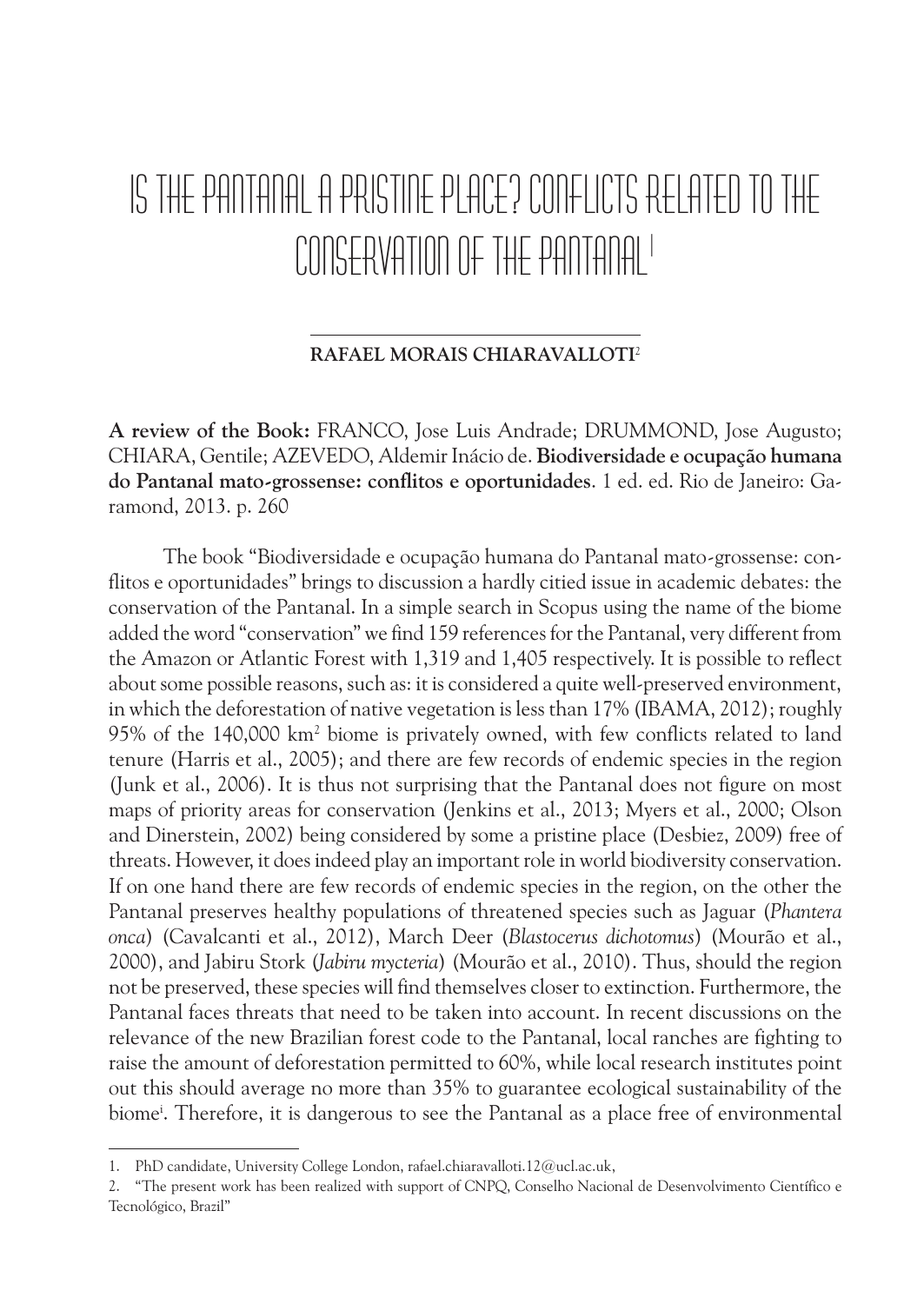concerns. This book is one of the few publications that bring conflicts related to the conservation of the Pantanal to the attention of the wider public.

The book is divided into three main chapters. The first and shortest part of the book ("O Pantanal da Biodiversidade") briefly describes the physical and biological features of the region, explaining its formation and climate changes throughout the time. It gives a good summary of Ab'Sáber (2006)'s description with some additions related to the subregions of the biome. It goes on to describe the biodiversity of the region in an equally accurate way, ably summarising eight chapters on Pantanal plant and animal biodiversity presented in Junk *et al.* (2011). The second chapter ("Ocupação do Pantanal Mato-grossense") covers the historical occupation of the region from the European colonization in the 16th (Spanish) and 18th century (Portuguese) to the present day. In parallel they point out the extermination of Amerindians living in this region as a consequence of this period, illustrating it with cases of diseases that caused a drastic drop in the local populations, along side wars against them in European attempts to occupy the region. The historical process of colonization is well referenced. Lastly in the same chapter the authors outline the recent incentives from the government for cattle ranching in the region. The last chapter "(Disputas socioambientais e conservação da natureza no Pantanal) is the core part of the book, giving an extensive discussion of conflict in the Western Border of the Pantanal between local people and Protected Areas, and including some results from a questionnaire survey held by them. Unfortunately, this chapter does not live up to the accuracy and careful referencing used in the previous chapters. The conflict described between local people and protected areas is real and has indeed led, on the one hand, to restrictions on activities fundamental to local communities' livelihoods and, on the other, triggered concerns that they may be damaging important biodiversity hotspots (in some cases affecting fragile species in the region) (Bertassoni *et al.,* 2012). However, the authors misuse several findings about the local settlements in the region, undermining the book's scientific value.

The authors' misinterpretation is about, firstly, the emergence of local settlements in the region. They argue that these appeared after 1974 when a great flood covered part of the region leading some ranch workers to move to the riverside and switch their livelihood to fishing. However, it is known that when slavery came to an end in 1888, African ex-slaves who were working in farms in this region, with no finance or social support, settled on Amerindian Indigenous Mounds and alongside the rivers in the same region as the remaining Guatós (Silva and Silva, 1995). Also, some Paraguayans came to live in this region due to the wave of poverty and disease experienced by their country as a consequence of the Paraguayan War (or War of Triple Alliance – 1864-1870- part fought over this region) (Schuch, 1995). Thus, at the beginning of the 20th century several mixed communities were already established, made up of Indigenous people, African ex-slaves, and Paraguayans. This is consistent with the findings of Ethnobotanical studies which have documented when the communities and numbers of people living in or around the Paraguay and São Lourenço river floodplains started to increase (Bortolotto, 2006). Therefore, the authors' argument that local settlements were set up just after the flood of 1974 is neither consistent with nor informed by current knowledge about the local people.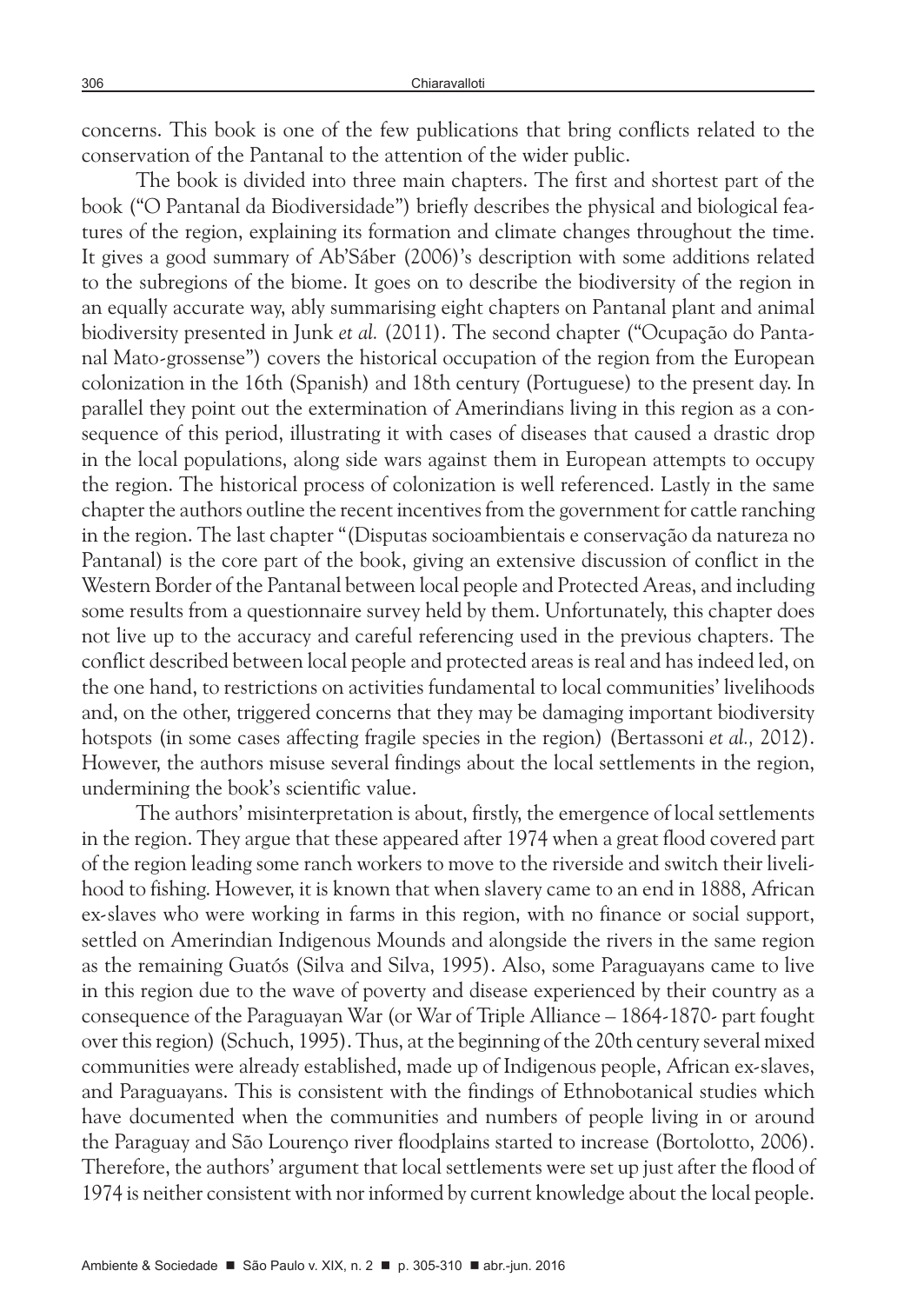Secondly, the authors make some statements that are unsubstantiated and biased, for instance "*their weak ability to organize themselves*" (p. 91) and "*Within the environment impacts […] it can be counted the overfishing*" (p. 91). Both these statements are demonstrably incorrect. First, three settlements have organized themselves and established recognized Local Associations (Barra do São Lourenço Association, São Francisco Port Association and Paraguai Mirim Association), moreover, recently, one of them applied for and received a small grant to built the Association Office from the Fundação Socioambiental CASA – grant number GGF 38/2014, R\$ 12,000). Secondly, the issue as to whether overfishing occurs in the Pantanal, and if so by whom and to what extent, is still controversial. Reviewing the few studies for the region, Mateus *et al.* (2011) points out that with the exception of Pacu (*Piaractus mesopotamicus*) the stocks show no sign of overfishing. In the rest of the chapter the authors first present the results of their survey questionnaire. It shows data about the socio-economic profile and their livelihood, which gives a good scenario of the region. The chapter ends with a more broad discussion about the concept of traditional people, trying to argue that most so-called "traditional communities" should be named instead "rural poor" because there are no differences from "non-traditional people". They argue that they shouldn't be treated with special rights, regretting some public benefits given to the "traditional people". The authors illustrate their opinion with the example of the Western Border of the Pantanal where they argue that the region has always been focused on cattle ranching, and that it does not make sense to give livelihood-supporting benefits to the fishermen. However, as already made clear, literature review on the state of knowledge for this region shows a different perspective, with fishing having clearly been part of the local non-Indian people's livelihoods for well over 100 years.

The lack of scientific accuracy in the most important part of the book undermines its potential academic impact. Its findings and statements are in several places rhetorical rather than well researched, and need to be read with caution. On the other hand this book is an important trigger of debates about the conservation of the Pantanal, showing that it is not pristine and free of threats as is widely claimed.

### **Note**

i http://capitaldopantanal.com.br/?p=21870

### **References**

AB'SÁBER, A. N. **Brasil: Paisagens de Excessão, o litoral e o Pantanal Mato-Grossense patrimônios básicos**. Cotia, SP: Ateliê Editorial, 2006. p. 182

BERTASSONI, A. et al. Paraguay River Environmental Monitoring by Rede de Proteção e Conservação da Serra do Amolar, Pantanal, Brazil. **Pan-American Journal of Aquatic Sciences**, v. 7, p. 77–84, 2012.

BORTOLOTTO, I. **Etnobotânica nas comunidades do Castelo e Amolar, borda oeste do Pantanal brasileiro**. [s.l.] Universidade Estadual Paulista, 2006.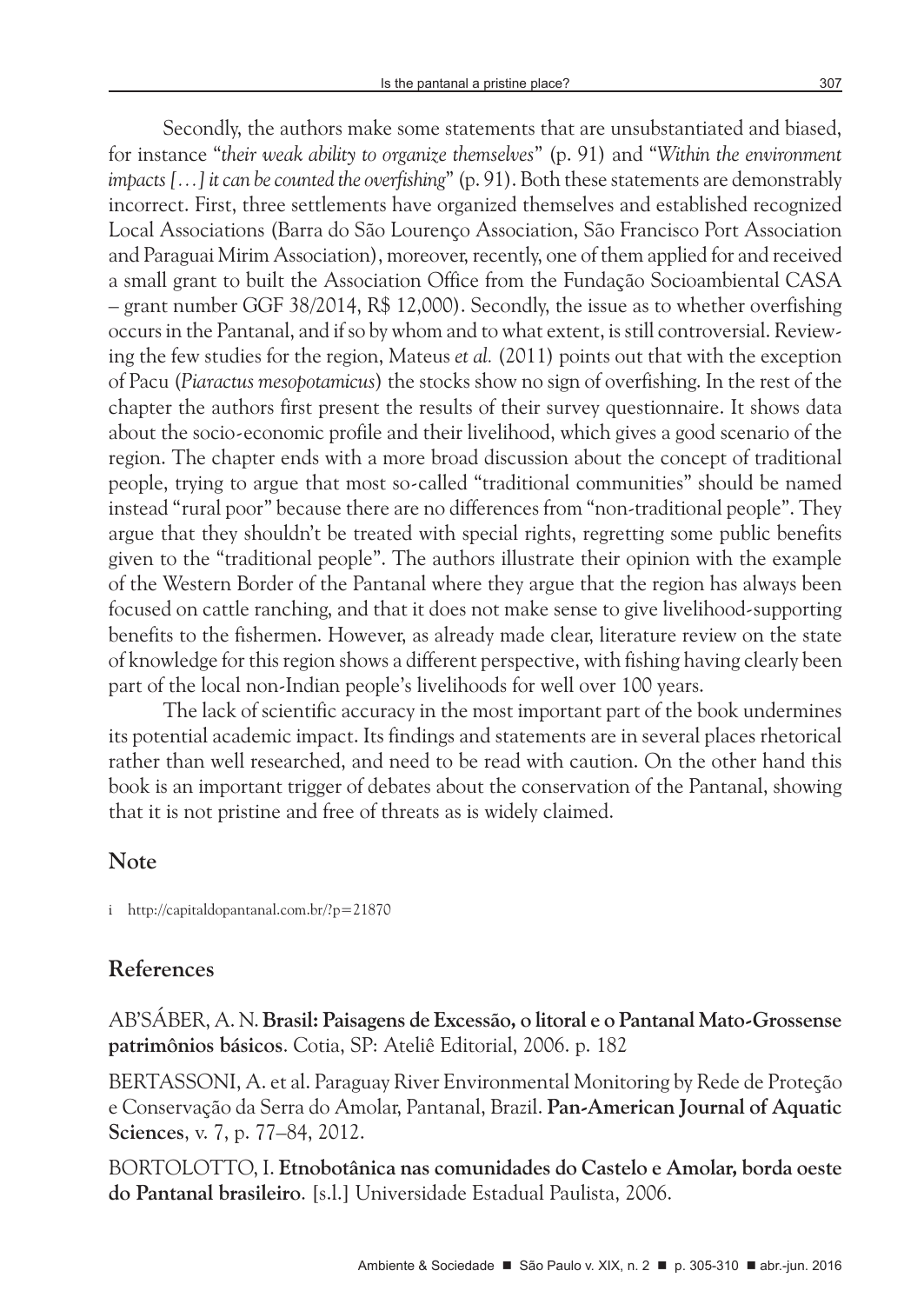CAVALCANTI, S. C. et al. The status of the jaguar in the Pantanal. **CATnews**, v. 7, p. 29–34, 2012.

DESBIEZ, A. Wildlife habitat selection and sustainable resources management in a Neotropical wetland. **International Journal of Biodiversity and Conservation**, v. 1, n. 1, p. 11–20, 2009.

HARRIS, M. B. et al. Desafios para proteger o Pantanal brasileiro : ameaças e iniciativas em conservação. **Megadiversidade**, v. 1, n. 1, 2005.

IBAMA, C. DE S. R. **Monitoramento dos Biomas Brasilieros: Bioma Pantanal**. [s.l: s.n.].

JENKINS, C.; PIMM, S. L.; JOPPA, L. N. Global patterns of terrestrial vertebrate diversity and conservation. **Proceedings of the National Academy of Sciences**, v. June, p. 2602–2610, 2013.

JUNK, W. J. et al. Biodiversity and its conservation in the Pantanal of Mato Grosso, Brazil. **Aquatic Sciences**, v. 68, n. 3, p. 278–309, 12 ago. 2006.

JUNK, W. J. et al. **The Pantanal: Ecology, biodiversity and sustainable management of a large neotropical wetland**. 1 ed. ed. Sofia-Moscow: Pensoft, 2011. p. 870

MATEUS, L. A. F.; VAZ, M. M.; CATELLA, A. C. Fishery and fishing resources in the Pantanal. In: JUNK, W. J. et al. (Eds.). **The Pantanal: Ecology, biodiversity and sustainable management of a large neotropical seasonal wetland**. First ed. Sofia-Moscow: Pensoft, 2011. p. 621–647.

MOURÃO, G. et al. Aerial surveys of caiman, marsh deer and pampas deer in the Pantanal Wetland of Brazil. **Biological Conservation**, v. 92, p. 175–183, 2000.

MOURÃO, G.; TOMAS, W.; CAMPOS, Z. How much can the number of jabiru stork (Ciconiidae) nests vary due to change of flood extension in a large Neotropical floodplain? **Zoologia (Curitiba, Impresso)**, v. 27, n. 5, p. 751–756, out. 2010.

MYERS, N. et al. Biodiversity hotspots for conservation priorities. **Nature**, v. 403, n. 6772, p. 853–8, 24 fev. 2000.

OLSON, D.; DINERSTEIN, E. The Global 200: Priority Ecoregions for Global Conservation. **Annals of the Missouri Botanical garden**, v. 89, n. 2, p. 199–224, 2002.

SCHUCH, M. E. J. O índio enquanto etnia: etno-história dos Xaray e Chané alto- -paraguaienses. **Estudos Leopoldenses**, v. 31, n. 143, p. 109–124, 1995.

SILVA, C. J. DA; SILVA, J. A. F. **No Ritmo das Águas do Pantanal**. 1 ed. ed. São Paulo: NUPAUB/USP, 1995. p. 210

Submitted on: 28/12/2014 Accepted on: 20/09/2015 http://dx.doi.org/10.1590/1809-4422ASOC142964V1922016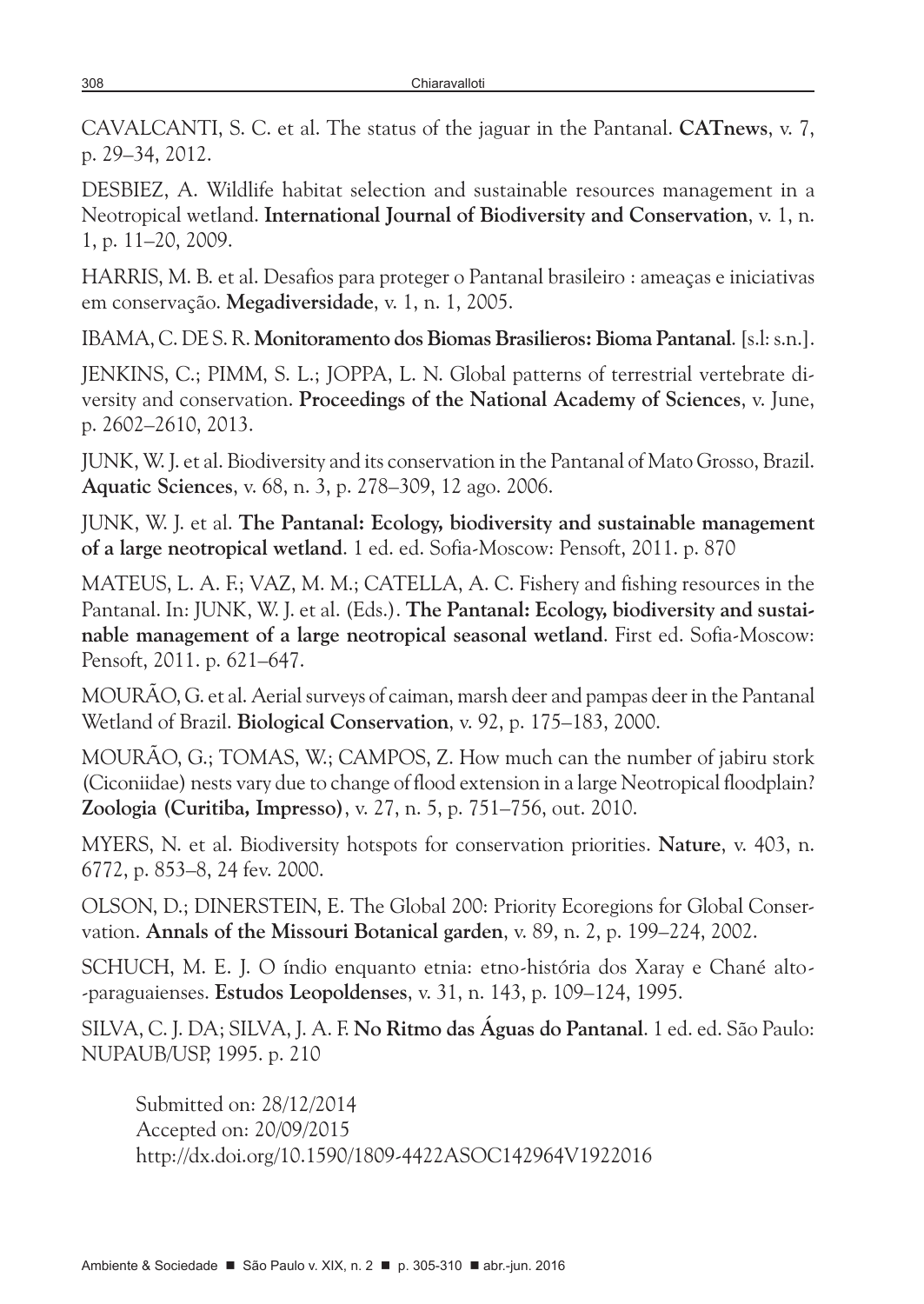# IS THE PANTANAL A PRISTINE PLACE? CONFLICTS RELATED TO THE CONSERVATION OF THE PANTANAL

#### **RAFAEL MORAIS CHIARAVALLOTI**

*Abstract***:** The book "Biodiversidade e ocupação humana do Pantanal mato-grossense: conflitos e oportunidades" brings to discussion a hardly citied issue in academic debates: the conservation of the Pantanal. A place pointed out by some authors as pristine. The book is divided into three main chapters. The first one is about the physical / biological feature of the region and the second covers the local historical occupation. Important publications about the Pantanal are sumerized well in both chapters. The last chapter describes current conflict between local people and Protected Areas over land use. However the authors misuse several findings about local settlements in the region, leading to imprecise conclusions. The lack of scientific accuracy in the main part of the book undermines its potential academic impact. Nonetheless this book triggers important debates about the conservation of the Pantanal, showing that it is not pristine and free of threats as is widely claimed.

*Key words***:** The Pantanal, traditional communities, Protected Areas

*Resumo***:** O livro "Biodiversidade e ocupação humana do Pantanal mato-grossense: conflitos e oportunidades" traz uma discussão de um tema pouco debatido dentro das discussões acadêmicas: conservação do Pantanal. Um local apontado por alguns autores como intocável. O livro é dividido em três capítulos principais. O primeiro é sobre as características físicas / biológicas da região, e o segundo trata do processo histórico de ocupação. Importantes publicações sobre o Pantanal são sumarizadas em ambos os capítulos. O ultimo capítulo descreve um atual conflito entre moradores locais e Unidades de Conservação. No entanto os autores não utilizam diversos achados sobre os assentamentos locais, levando a conclusões imprecisas. A falta de acurácia científica na parte mais importante do livro minimiza o seu impacto acadêmico. Entretanto, esse livro inicia um importante debate sobre a conservação do Pantanal, mostrando que a região não é intocável e está livre de ameaças como muitos apontam.

*Palavras Chave***:** Pantanal, comunidades tradicionais, Unidades de Conservação